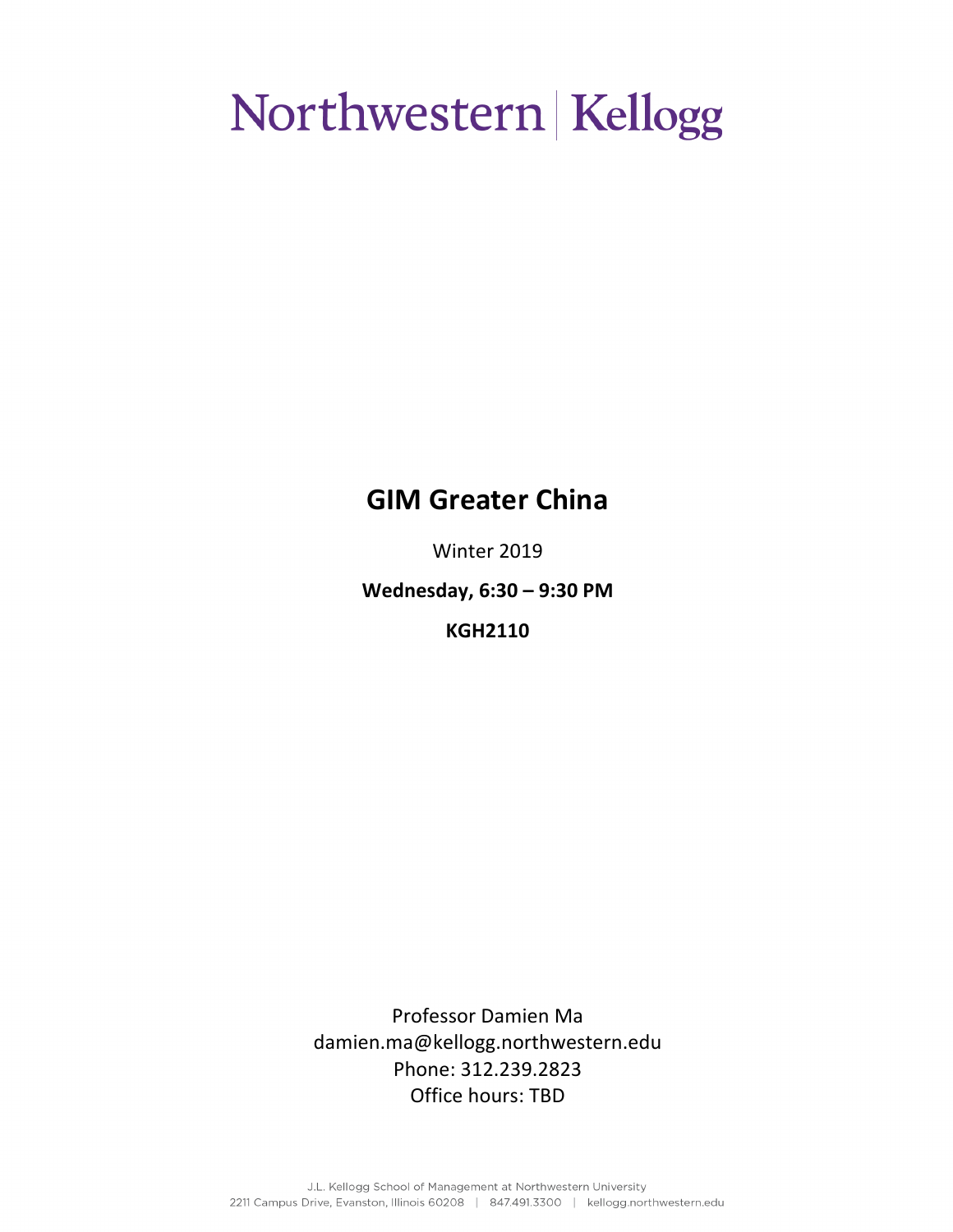### **GIM Program Objectives**

The GIM Program enables Kellogg students to:

- Gain an understanding of the economic, political, social, and cultural characteristics of a country or region outside the United States.
- Learn about key business trends, industries, and sectors in a country or region outside the United States.
- Conduct international business research on a topic of interest.
- Further develop teamwork and leadership skills.

### **Course Description and Objectives**

China is expected to overtake the United States as the world's largest economy over the next 10-15 years. The last time a reshuffling of the global pecking order took place was when the United States surpassed Great Britain as the world's largest economy at the turn of the 20th century. Global power transitions have never been particularly smooth, and China's rise will be no different.

To become a business leader in today's world, it requires an understanding of the implications of this defining event of the 21st century.

The course's purpose is to provide students with an essential grounding in the business environment and market dynamics of China. The goals of the course are: 1) To establish a basic understanding of the economic, social, and political context in which China's business environment is forged; 2) To gain insight into the diverse market opportunities in the country; 3) To gain first-hand experience of how the China market really ticks through a valuable in-country trip; 4) To provide an opportunity to lead and complete a team project that will have intellectual and practical value for approaching the China market.

The course is organized into three broad segments: 1) Where the Chinese economy has been; 2) Where the Chinese economy and business environment are now; 3) How the China market might transform over the next 5-10 years. The course will primarily focus on the present and near future, but revisiting pre-reform era China is necessary to understanding how the country works today.

The overall course, including reading materials, lectures, and guest speakers, is designed for students who have minimal exposure to China and Asia-Pacific, the world's most economically dynamic, populous, and diverse region. However, for individual students who might wish to delve deeper into a particular area or topic, see the professor about supplemental materials and resources.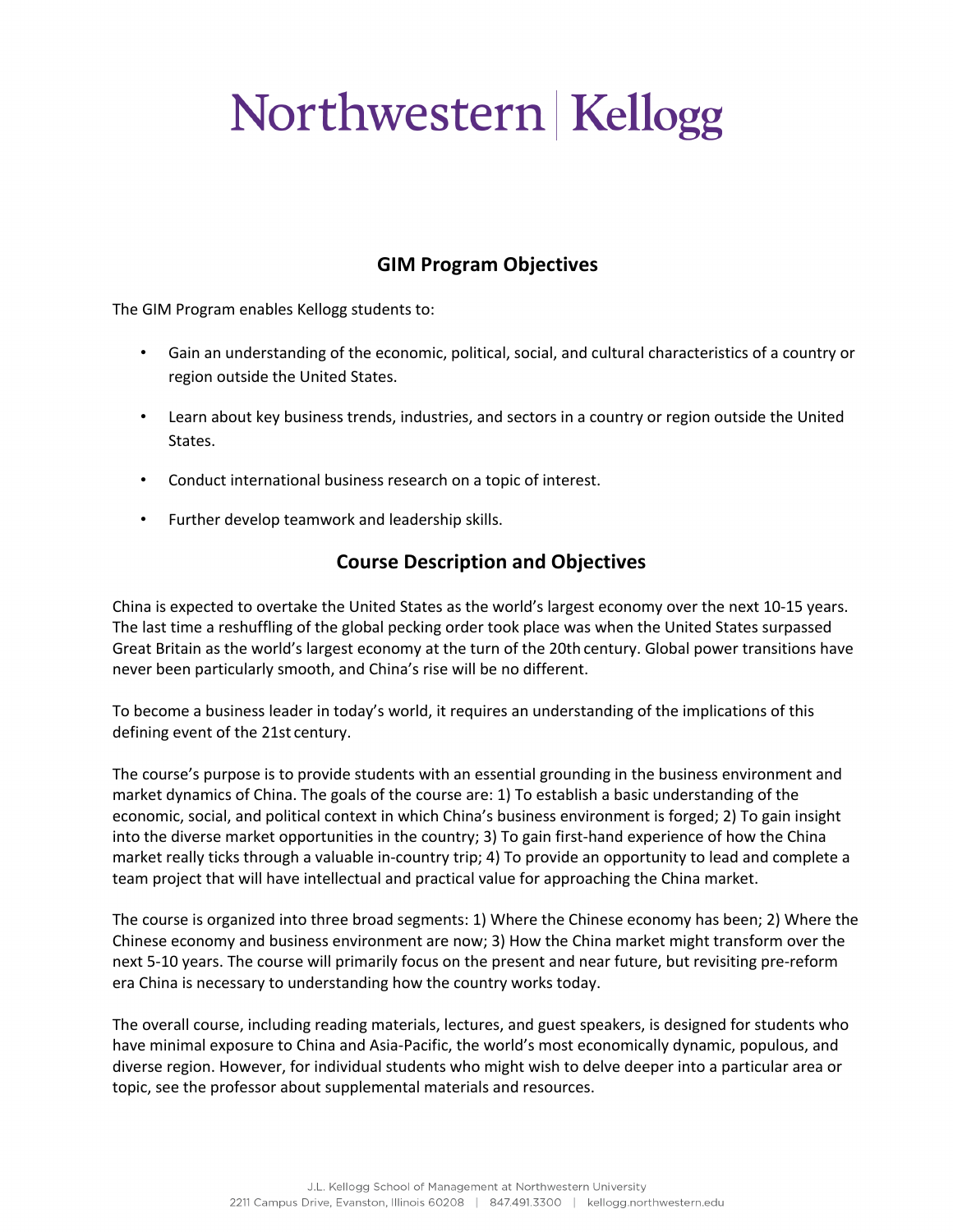### **Attendance Policy**

Due to the nature of the GIM program, **attendance for all GIM classes is mandatory**, as is participation in the 10-day in-country trip. Attendance on the first day of class is also mandatory. If a student misses more than one class throughout the term, one letter grade will be deducted from his or her final grade. Exceptions may be made by the faculty member in cases of extreme circumstances.

### **Role of the In-Country Advisor**

Throughout your GIM trip, you will be accompanied by an in-country advisor, Sheila Duran, who is a staff member at Kellogg. The in-country advisor is responsible for the integrity and quality of the in-country experience. Among other logistical roles during the trip, Sheila will be assessing each student's level of participation during the plenary meetings and will be **assigning 15% of the students' overall grade**.

### **Kellogg Honor Code**

The students of the Kellogg School of Management regard honesty and integrity as qualities essential to the practice and profession of management. The purpose of the Kellogg Honor Code is to promote these qualities so that each student can fully develop his or her individual potential. Upon admission, each student makes an agreement with his or her fellow students to abide by the Kellogg Honor Code. Students who violate the Kellogg Honor Code violate this agreement and must accept the sanction(s) imposed by the Kellogg community.

The Kellogg Honor Code is administered by students and is based on the concept of self-government. The efficacy of such a student-administered honor code is dependent upon a high degree of dedication to the ideals of honesty, integrity and equal opportunity reflected by the code. The Kellogg Honor Code requires that each student act with integrity in all Kellogg activities and that each student hold his or her peers to the same standard. In agreeing to abide by the code, the Kellogg students also agree to report suspected violations. By not tolerating lapses in honesty and integrity, the Kellogg community affirms the importance of these values.

### **Course Materials\***

**\*Please keep up with daily economic and politics news related to China. Some of the best English sources on China are:** *Wall Street Journal***,** *Financial Times***,** *The Economist***, and** *Bloomberg***.**

**You can also use MacroPolo as a resource, which focuses on analyzing various aspects of the Chinese political economy and markets: https://macropolo.org. I may also assign additional weekly readings that are currently not in the syllabus but are relevant to in-class discussions and lectures.** 

**Course Pack Materials:**

Art Kroeber: *China's Economy: What Everyone Needs to Know* Damien Ma/Bill Adams: *In Line Behind a Billion People*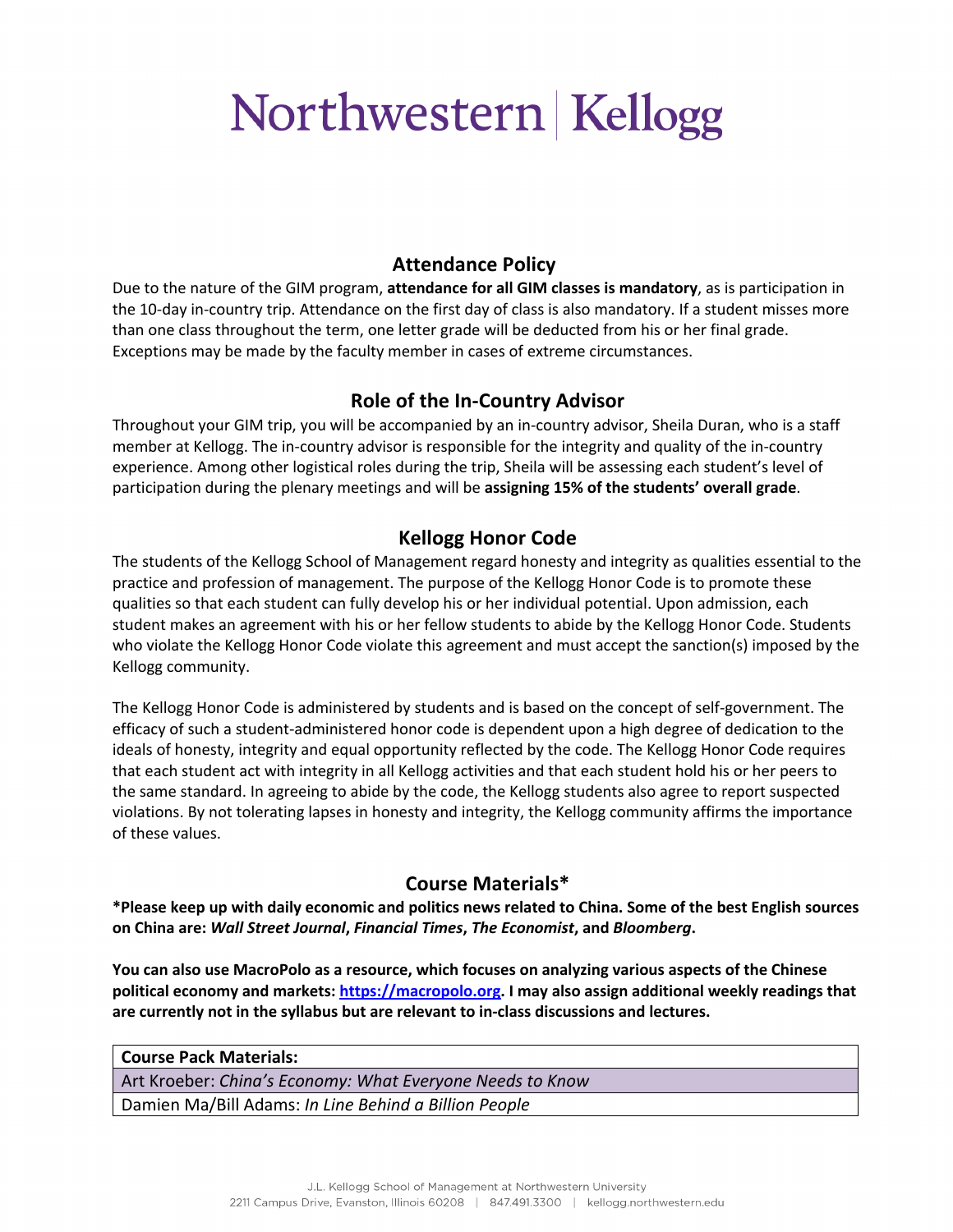Kaifu Lee: *AI Superpowers*

Barry Naughton: *Transitions and Growth*

Richard McGregor: *The Party*

Ian Bremmer: *The End of the Free Market*

Doug Fuller: *Paper Tigers, Hidden Dragons*

| <b>Recommended List:</b> |  |
|--------------------------|--|
|--------------------------|--|

Henry M. Paulson: *Dealing with China*

Evan Osnos: *Age of Ambition*

Nicholas Lardy: *Markets over Mao*

Joe Studwell: *How Asia Works*

| course sencuale and Assignments (subject to change) |                                                                             |
|-----------------------------------------------------|-----------------------------------------------------------------------------|
| Week 1                                              | 1/9/2019                                                                    |
| Topics:                                             | Course overview, expectations, and final project discussion<br>$\bullet$    |
|                                                     | Student, instructor, and advisor introductions<br>$\bullet$                 |
|                                                     | Team formation and preliminary discussion of project proposals<br>$\bullet$ |
|                                                     | Lecture and discussion on the Mao era<br>$\bullet$                          |
| Speaker:                                            | TBD                                                                         |
| Assignments:                                        | --Readings:                                                                 |
|                                                     | Barry Naughton: Transitions and Growth (course pack)<br>$\bullet$           |
|                                                     | Xujun Eberlein on Mao's Great Famine<br>$\bullet$                           |
|                                                     | <b>Cultural Revolution 50 Years on</b><br>$\bullet$                         |

### **Course Schedule and Assignments (subject to change)**

| Week 2       | 1/16/2019                                                                        |
|--------------|----------------------------------------------------------------------------------|
| Topics:      | China's reform and opening up (40-year anniversary)                              |
|              | How economic reforms began in rural China<br>$\bullet$                           |
|              | Foreign investment's role in China's growth<br>٠                                 |
|              | Market capitalism vs. the legacy state<br>$\bullet$                              |
|              | Discussion and role playing of major political crisis<br>$\bullet$               |
|              | In-class discussion on projects with individual teams                            |
| Speaker:     | Kaiser Kuo (Sinica, formerly of Baidu)                                           |
| Assignments: | --Readings:                                                                      |
|              | Arthur Kroeber (course pack)<br>$\bullet$                                        |
|              | Barry Naughton: Deng Xiaoping - The Economist (will distribute)                  |
|              | Guogiang Long: China's Policies on FDI: Review and Evaluation (will<br>$\bullet$ |
|              | distribute)/Qualcomm case (TBD)                                                  |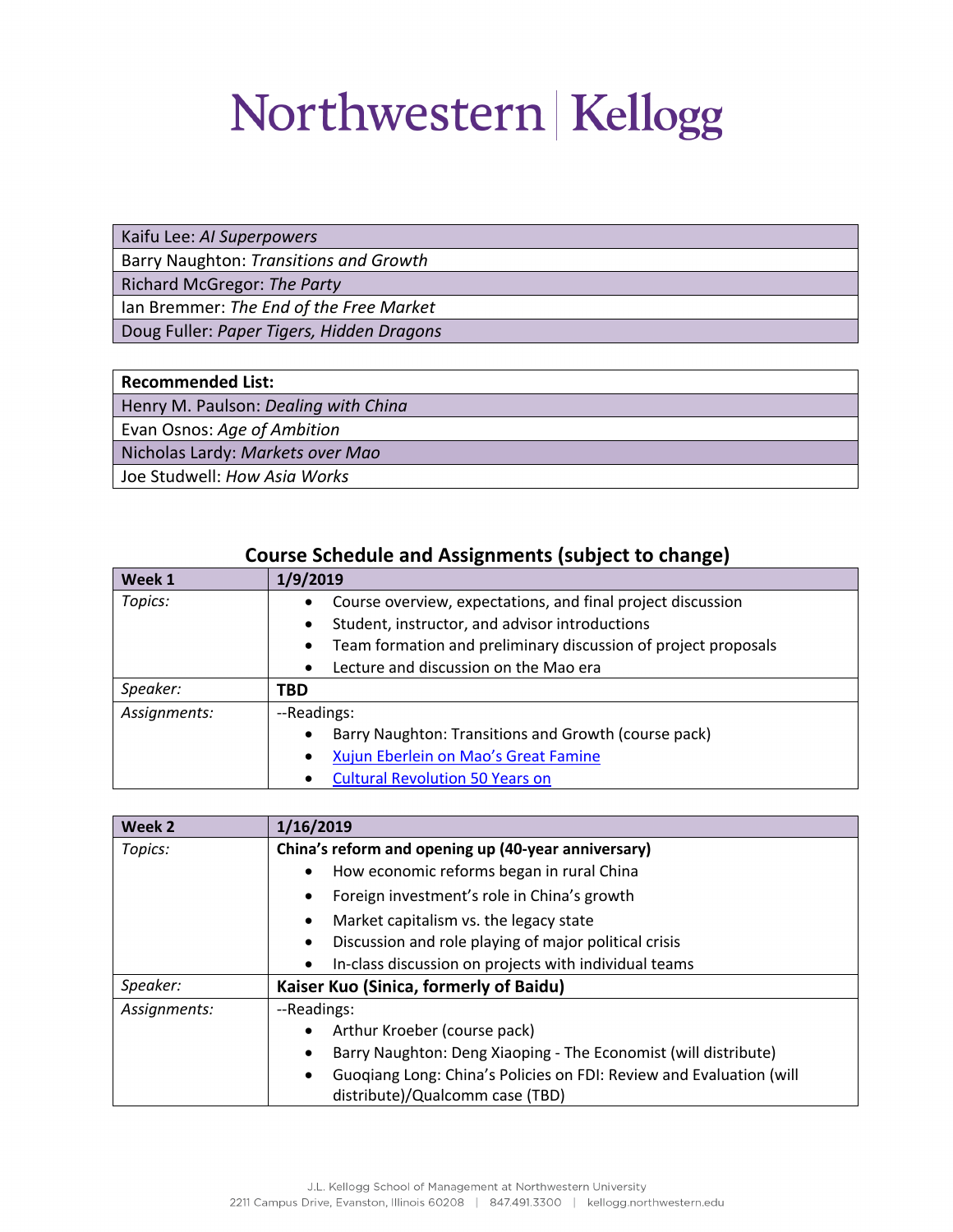| Week 3       | 1/23/2019                                                                       |
|--------------|---------------------------------------------------------------------------------|
| Topics:      | Red Capitalists and Princelings: the nexus of politics and business             |
|              | How the CCP became the elite establishment<br>$\bullet$                         |
|              | <b>State Capitalism</b><br>٠                                                    |
|              | Efficient corruption vs. endemic corruption<br>$\bullet$                        |
|              | Questions and discussion on project proposals if necessary                      |
| Speaker:     | TBD                                                                             |
| Assignments: | --Readings:                                                                     |
|              | Richard McGregor: The Party (course pack)<br>$\bullet$                          |
|              | Ian Bremmer: End of the Free Market (course pack)<br>$\bullet$                  |
|              | Andrew Wedman: "Double Paradox: Rapid Growth and Rising Corruption<br>$\bullet$ |
|              | in China"                                                                       |
|              | Feigenbaum and Ma: China's Reform Imperative                                    |
| Additional:  | <b>Project Proposals due</b>                                                    |

| Week 4       | 1/30/2019 [NO CLASS]                                                                                                                                                               |
|--------------|------------------------------------------------------------------------------------------------------------------------------------------------------------------------------------|
| Assignments: | Readings continued:<br>IMF China economic growth in six charts (full report accessible)<br>Michael Pettis: Rebalancing, Wealth Transfers, and the Growth of Chinese<br><b>Debt</b> |
| Additional:  | Will return your project proposals with comments                                                                                                                                   |

| Week 5       | 2/6/2019                                                                                 |
|--------------|------------------------------------------------------------------------------------------|
| Topics:      | <b>Economic Challenges and Opportunities</b>                                             |
|              | Themes covered: labor market transition, social goods scarcity, rise of the<br>$\bullet$ |
|              | middle class                                                                             |
|              | Debate: Can China innovate?<br>$\bullet$                                                 |
|              | Chinese New Year celebration<br>$\bullet$                                                |
|              | IPG meetings and team projects check-in<br>$\bullet$                                     |
| Speaker:     | <b>Tom Orlik (Bloomberg)</b>                                                             |
| Assignments: | --Readings:                                                                              |
|              | Ma and Adams (course pack)<br>$\bullet$                                                  |
|              | HBR: "Why China Can't Innovate"<br>$\bullet$                                             |
|              | The Economist: "Shenzhen is a hothouse of innovation"<br>$\bullet$                       |

| Week 6       | 2/13/2019 [NO CLASS]                  |
|--------------|---------------------------------------|
| Assignments: | <b>Background Research Review due</b> |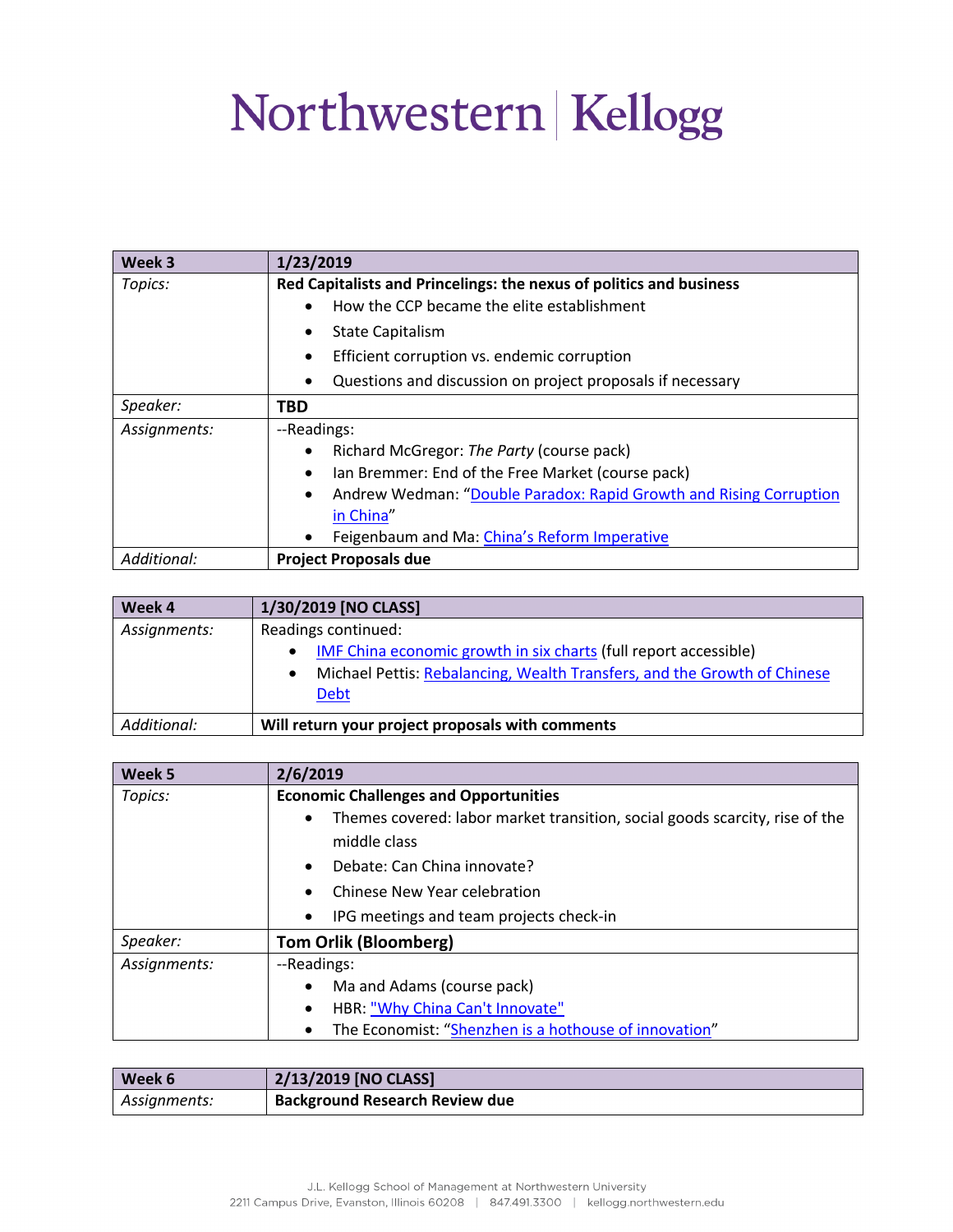| Week 7       | 2/20/2019                                                                                                     |
|--------------|---------------------------------------------------------------------------------------------------------------|
| Topics:      | In Focus: Energy & Tech                                                                                       |
|              | China's overall energy profile and the drivers of energy demand and the<br>$\bullet$<br>politics of pollution |
|              |                                                                                                               |
|              | Technology and economic nationalism: Made in China 2025<br>$\bullet$                                          |
|              | Who wins the future?<br>$\bullet$                                                                             |
| Speaker:     | Matt Sheehan (MacroPolo, Author of Chinafornia)                                                               |
| Assignments: | --Readings:                                                                                                   |
|              | Damien Ma: "Rebalancing China's Energy Strategy"<br>$\bullet$                                                 |
|              | Made in China 2025 industrial policy<br>$\bullet$                                                             |
|              | Fuller: Paper Tigers, Hidden Dragon (course pack)<br>$\bullet$                                                |
|              | Kaifu Lee: AI Superpowers (course pack)<br>$\bullet$                                                          |

| Week 8       | 2/27/2019                                                        |
|--------------|------------------------------------------------------------------|
| Topics:      | <b>China's Global Ambitions</b>                                  |
|              | What is the Chinese Dream?                                       |
|              | Values and competing political models<br>$\bullet$               |
|              | Soft power, influence, and new competitive dynamics<br>٠         |
|              | In-country research plans and IPG meetings check-in<br>$\bullet$ |
| Speaker:     | Alistair Thornton (Facebook, Founder of Young China Watchers)    |
| Assignments: | --In-Country Research Plan Due                                   |
|              | --Readings:                                                      |
|              | Ma & Adams (course pack)<br>$\bullet$                            |
|              | Art Kroeber (course pack)<br>$\bullet$                           |
|              | The Economist: What China Wants<br>$\bullet$                     |
|              | The Belt and Road Initiative explainer                           |
| Additional:  | Figure out what portion of Apple's supply chains are in China    |

| Week 9       | 3/6/2019                                                                  |
|--------------|---------------------------------------------------------------------------|
| Topics:      | <b>US-China: From Marriage to Divorce?</b>                                |
|              | Supply chains and multinationals<br>$\bullet$                             |
|              | Investment and capital flows<br>$\bullet$                                 |
|              | Trade war and industrial policy<br>$\bullet$                              |
|              | Debate and role play: what should US policy toward China be?<br>$\bullet$ |
| Speaker:     | Jessica Beinecke (JM Beinecke LLC)                                        |
| Assignments: | --Readings:                                                               |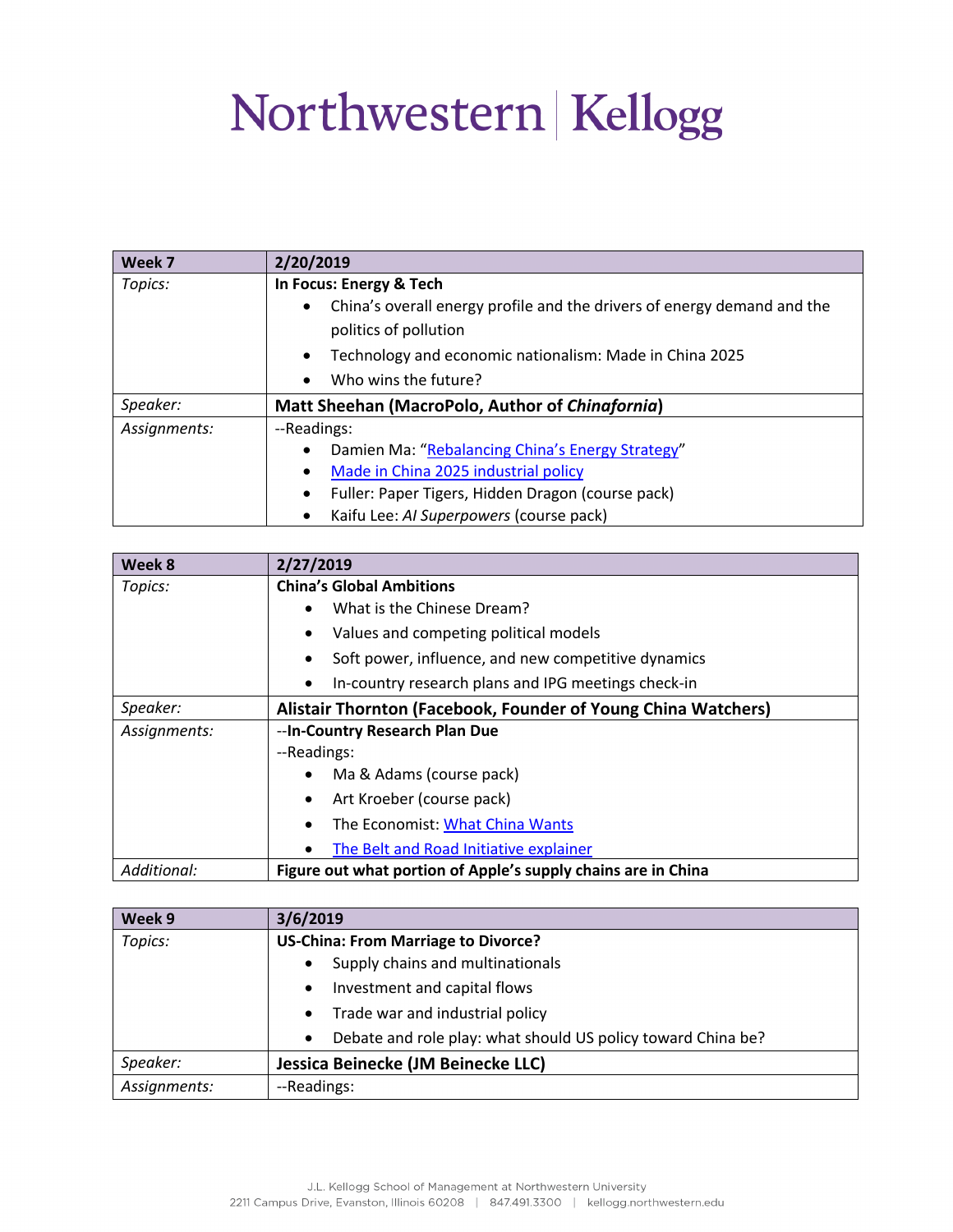|             | David Barboza: "How China Built 'iphone City'"<br>$\bullet$                      |
|-------------|----------------------------------------------------------------------------------|
|             | See MacroPolo for:<br>$\bullet$                                                  |
|             | Supply chain                                                                     |
|             | The China Footprint                                                              |
|             | Know the Numbers                                                                 |
|             | Joy Dantong Ma: China's Trade War Tools and Their Effects on the US<br>$\bullet$ |
|             | Economy                                                                          |
|             | Bloomberg: https://www.bloomberg.com/news/articles/2018-11-<br>$\bullet$         |
|             | 11/trump-s-china-cold-war-yields-hard-look-at-global-supply-chains               |
|             | Jeff Bader: Is it time to end engagement?<br>$\bullet$                           |
| Additional: | Will return comments on your in-country plans                                    |

| Week 10      | 3/13/2019                                                       |
|--------------|-----------------------------------------------------------------|
| Topics:      | Wrap-up and key takeaways                                       |
|              | Final check-in on projects and in-country meetings<br>$\bullet$ |
|              | In-country trip prep                                            |
| Speaker:     | <b>Sheila Duran on buildings</b>                                |
| Assignments: | None                                                            |

#### **In-Country Field Research - March 19th– March 29th**

| <b>Final Class</b> | 4/10/2019 9:30-12:30 [Tentative]                                                                                                  |
|--------------------|-----------------------------------------------------------------------------------------------------------------------------------|
| Topics:            | IPG presentations; Q&A post-trip reflections                                                                                      |
| Assignments:       | Final project presentations; written report submission, peer evaluations, and IPG<br>database Google sheet information due at 9am |

### **In-Country Academics**

Students are reminded that GIM is first and foremost an academic program. **15% of your overall grade will be based on your participation in the plenary meetings and engagement in other activities as assessed by the in-country advisor**. To achieve a high grade, students are expected to not only attend all plenary meetings, but to be actively engaged during in-country meetings and other learning opportunities.

#### **Assessment**

| <b>Research Project</b>    |  |
|----------------------------|--|
| <b>Background Research</b> |  |
| In-Country Research Plan   |  |
| In-Class Presentation      |  |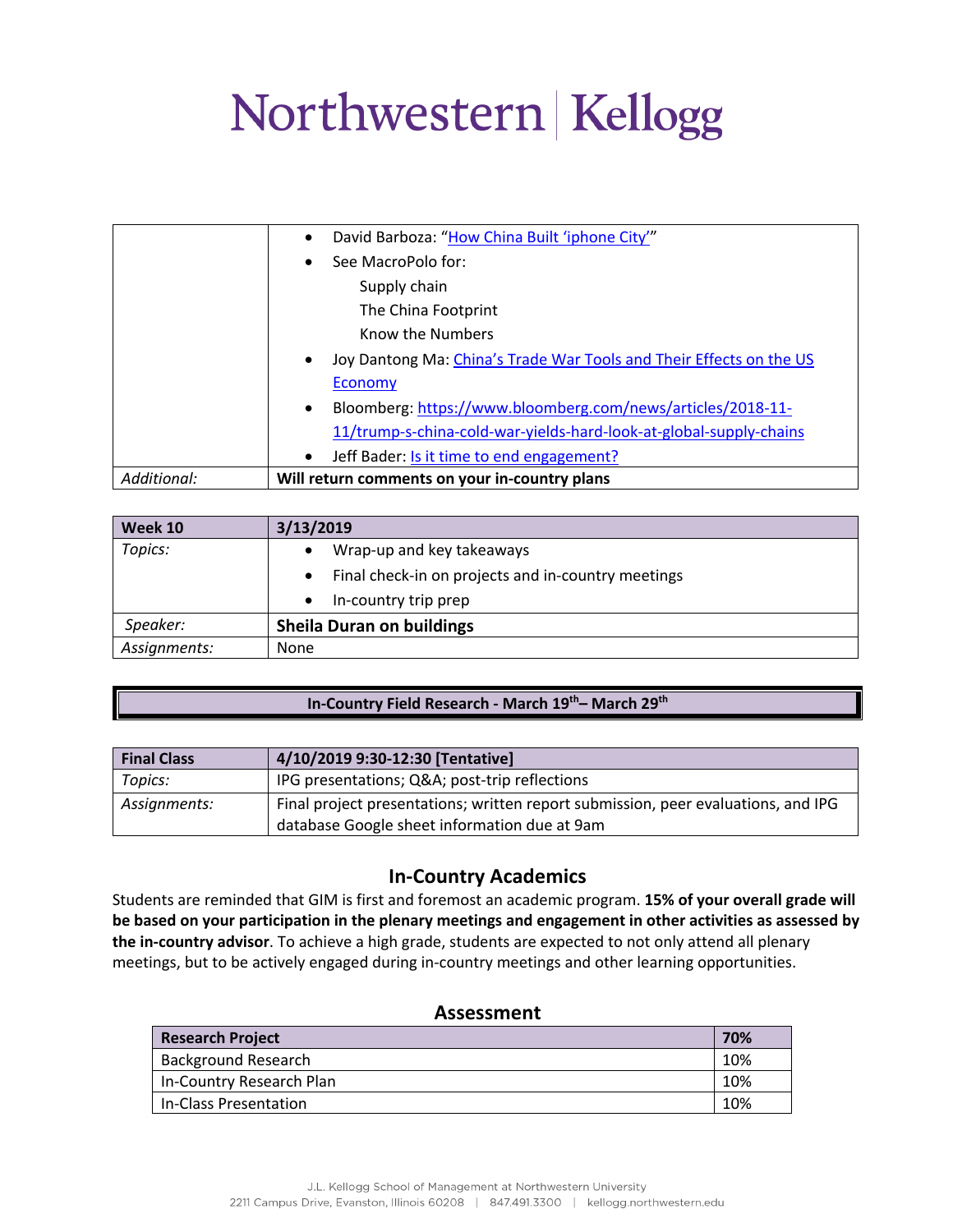| Written Report                                                                 | 25% |
|--------------------------------------------------------------------------------|-----|
| Peer Evaluation                                                                |     |
| IPG Database Google Sheet                                                      |     |
| Participation                                                                  |     |
| In-Class Participation (attendance, discussion, engagement)                    |     |
| In-Country Participation (plenary meeting participation, student role, overall |     |
| participation; determined by GIM advisor)                                      |     |

### **GIM Research Project**

The core of the GIM class is an independent research project. Groups of 4 to 6 students will select an international business, economic or management issue on which to study in depth and present. The students begin secondary research at the start of the course, incorporating perspectives from the class readings and speakers. They will also spend considerable time in-country speaking with resident experts, gathering local data, and testing their hypotheses and recommendations in the field. In general, the project should be based on original research that contributes to an intellectual body of work but also strives to have practical applications for the market.

*(Students must schedule at least five IPG meetings throughout their trip with at least one meeting in every city that class visits on a business day. Students are not obligated to schedule meetings in cities that the class visits only for the weekend.)* 

#### *Research Topics*

Student teams typically develop their own research projects, though they will refine their topics with the help and advice of their faculty member. Good GIM projects are generally built around interesting, clear, and relatively narrow research topics. Some titles from successful projects from recent years have included "How Uniqlo's Brand Positioning and Marketing Strategy Allow the Company to Thrive in China's Fast Fashion Market" and Expanding Wine Sales to Middle-Class Brazilians: A Proposal to Concha Y Toro." Weak GIM projects often have excessively broad or unfocused topics such as "An Overview of the Brazilian Beverage Industry."

#### *Project Report Structure*

Final reports should be at least fifteen pages in length, excluding exhibits. Groups may choose from the following report formats:

- Traditional analytical research paper A research question is described; competing answers to the question are discussed; evidence collected on the trip is used to argue for or against the alternative answers.
- Industry analysis A particular industry is surveyed in order to examine a narrowly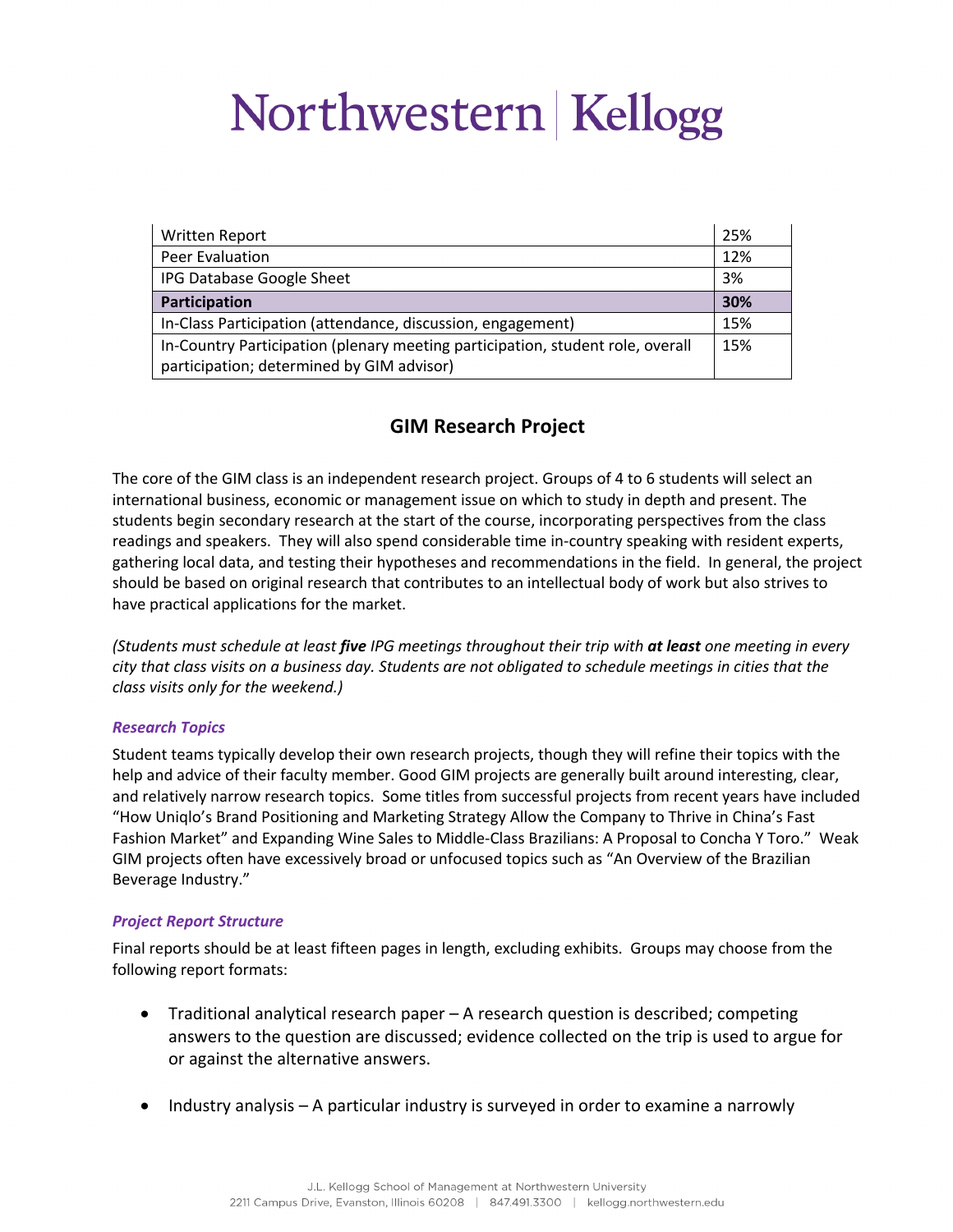focused, well-defined topic pertaining to the competitive dynamics of the industry. An example would be an analysis of a market entry opportunity presented to a foreign multinational.

- Business recommendation report A consulting report recommending specific strategic, operational and organizational actions to solving a clearly defined business issue (e.g.: strategies for overcoming cold-chain logistics and distribution challenges in India.).
- Business or industry case study A case for eventual classroom use developed with a clear underlying business question in mind. Teams pursuing this option are encouraged to work with Case Publishing before and after the trip to ensure a high quality product that may eventually be used in the classroom.

#### *Project Deliverables*

- **Research Project Proposal** Each project group will submit a 2-page description of their proposed research topic, including:
	- $\circ$  A description of the specific and narrowly-focused research question(s) to be addressed
	- o Description of the topic's importance, timeliness, economic, or social significance
	- $\circ$  Identification of possible in-country visits with companies, governmental agencies, NGOs, etc.
- **Background Research Review**  Before departing for the in-country portion of the class, each project team must submit a review examining secondary information relevant to its research topic. This review may serve as a first draft of the background section of the final project report.
- **In-Country Plan**  This is a detailed matrix of five or more investigative research meetings arranged in country. The best plans will include day/time/location of meeting; name/description of organization; name/title/bio of interviewee; agenda and interview guide for each meeting.
- **In-Class Presentation**  During the final class, each project group will make a presentation in class summarizing their research findings. The purpose of this deliverable is to allow faculty members and students to learn about and provide feedback on the project groups' final findings. It is suggested that each team be given 15 minutes to present and 5 minutes for audience questions and suggestions.